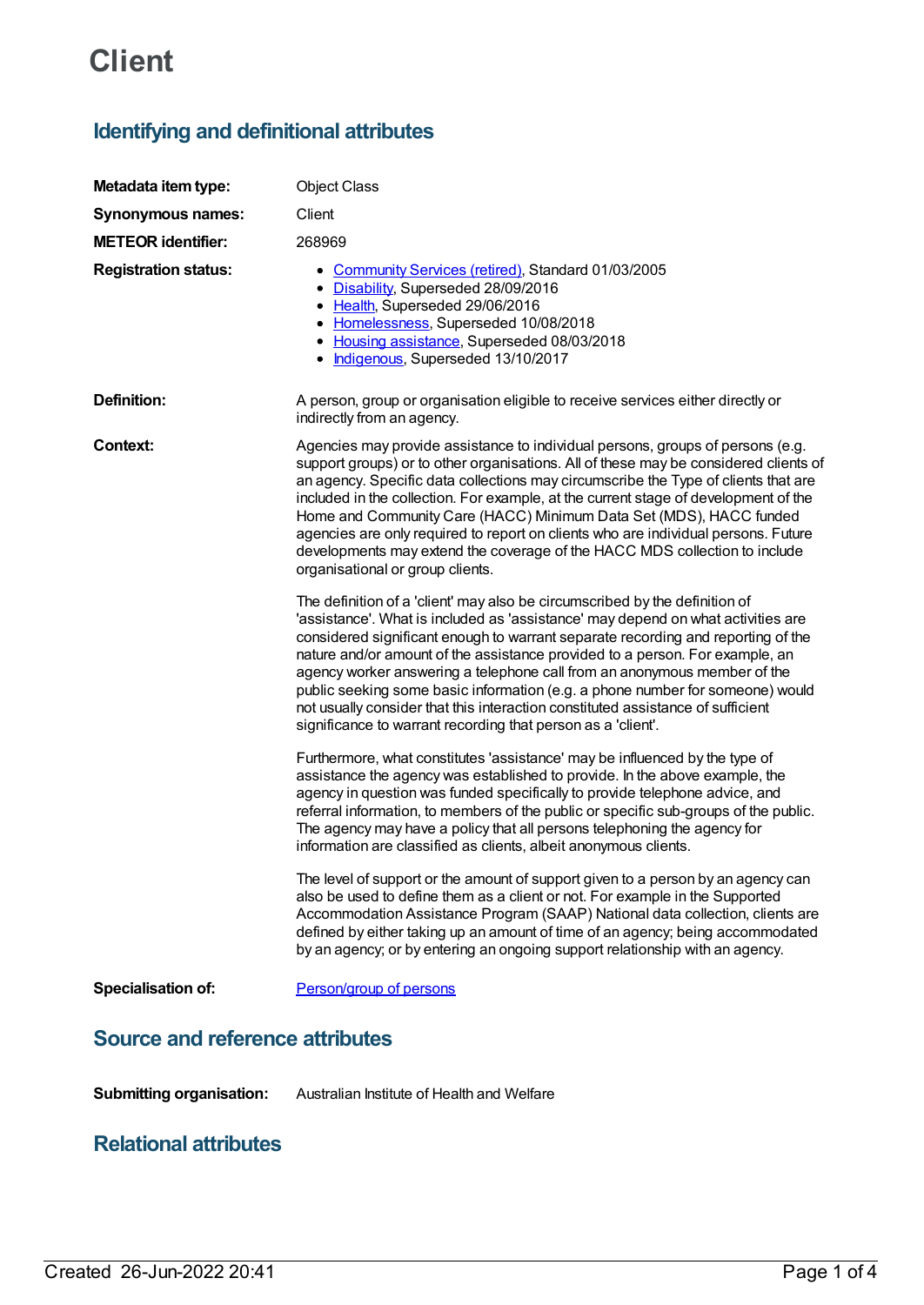# **Related metadata references:**

# Supersedes **EClient, version 1, DEC, NCSDD, NCSIMG, Superseded** [01/03/2005.pdf](https://meteor.aihw.gov.au/content/273482) (15.7 KB) *No registration status*

#### Has been superseded by [Client](https://meteor.aihw.gov.au/content/641397)

- ACT Health [\(retired\)](https://meteor.aihw.gov.au/RegistrationAuthority/9), Candidate 09/08/2018
- [Disability](https://meteor.aihw.gov.au/RegistrationAuthority/16), Standard 28/09/2016
- [Health](https://meteor.aihw.gov.au/RegistrationAuthority/12), Standard 29/06/2016
- [Homelessness](https://meteor.aihw.gov.au/RegistrationAuthority/14), Standard 08/03/2018
- Housing [assistance](https://meteor.aihw.gov.au/RegistrationAuthority/11), Standard 08/03/2018
- [Indigenous](https://meteor.aihw.gov.au/RegistrationAuthority/6), Standard 13/10/2017

[Client—Bringing](https://meteor.aihw.gov.au/content/577699) them Home/Link Up Counsellor Program client type

• [Indigenous](https://meteor.aihw.gov.au/RegistrationAuthority/6), Standard 16/09/2014

# Client—case [management](https://meteor.aihw.gov.au/content/336963) goal status

- [Community](https://meteor.aihw.gov.au/RegistrationAuthority/1) Services (retired), Standard 30/11/2007
- [Homelessness](https://meteor.aihw.gov.au/RegistrationAuthority/14), Superseded 10/08/2018
- Housing [assistance](https://meteor.aihw.gov.au/RegistrationAuthority/11), Standard 23/08/2010

# Client—case [management](https://meteor.aihw.gov.au/content/269809) plan indicator

- [Community](https://meteor.aihw.gov.au/RegistrationAuthority/1) Services (retired), Standard 01/03/2005
- [Homelessness](https://meteor.aihw.gov.au/RegistrationAuthority/14), Superseded 10/08/2018
- Housing [assistance](https://meteor.aihw.gov.au/RegistrationAuthority/11), Standard 23/08/2010

# [Client—case](https://meteor.aihw.gov.au/content/316406) plan review date

• [Community](https://meteor.aihw.gov.au/RegistrationAuthority/1) Services (retired), Standard 18/12/2007

# [Client—caseworker](https://meteor.aihw.gov.au/content/317371) allocation date

[Community](https://meteor.aihw.gov.au/RegistrationAuthority/1) Services (retired), Standard 18/12/2007

# [Client—consent](https://meteor.aihw.gov.au/content/338735) indicator

- [Community](https://meteor.aihw.gov.au/RegistrationAuthority/1) Services (retired), Standard 30/11/2007
- [Homelessness](https://meteor.aihw.gov.au/RegistrationAuthority/14), Superseded 10/08/2018
- Housing [assistance](https://meteor.aihw.gov.au/RegistrationAuthority/11), Standard 23/08/2010
- [Indigenous](https://meteor.aihw.gov.au/RegistrationAuthority/6), Standard 08/10/2014

[Client—first](https://meteor.aihw.gov.au/content/314539) care and protection order indicator

• [Community](https://meteor.aihw.gov.au/RegistrationAuthority/1) Services (retired), Standard 30/04/2008

# [Client—group](https://meteor.aihw.gov.au/content/336758) type

• [Community](https://meteor.aihw.gov.au/RegistrationAuthority/1) Services (retired), Standard 15/09/2007

# Client-initial case plan date

• [Community](https://meteor.aihw.gov.au/RegistrationAuthority/1) Services (retired), Standard 18/12/2007

# [Client—injecting](https://meteor.aihw.gov.au/content/269407) drug use status

- ACT Health [\(retired\)](https://meteor.aihw.gov.au/RegistrationAuthority/9), Candidate 09/08/2018
- [Community](https://meteor.aihw.gov.au/RegistrationAuthority/1) Services (retired), Standard 06/02/2012
- [Health](https://meteor.aihw.gov.au/RegistrationAuthority/12), Superseded 12/12/2018

# [Client—method](https://meteor.aihw.gov.au/content/269406) of drug use (principal drug of concern)

- ACT Health [\(retired\)](https://meteor.aihw.gov.au/RegistrationAuthority/9), Candidate 09/08/2018
- [Community](https://meteor.aihw.gov.au/RegistrationAuthority/1) Services (retired), Standard 06/02/2012
- [Health](https://meteor.aihw.gov.au/RegistrationAuthority/12), Superseded 12/12/2018

[Client—needs](https://meteor.aihw.gov.au/content/406151) assessment service activity outcome

- [Homelessness](https://meteor.aihw.gov.au/RegistrationAuthority/14), Superseded 10/08/2018
- Housing [assistance](https://meteor.aihw.gov.au/RegistrationAuthority/11), Standard 23/08/2010

**Data Element Concepts implementing this Object Class:**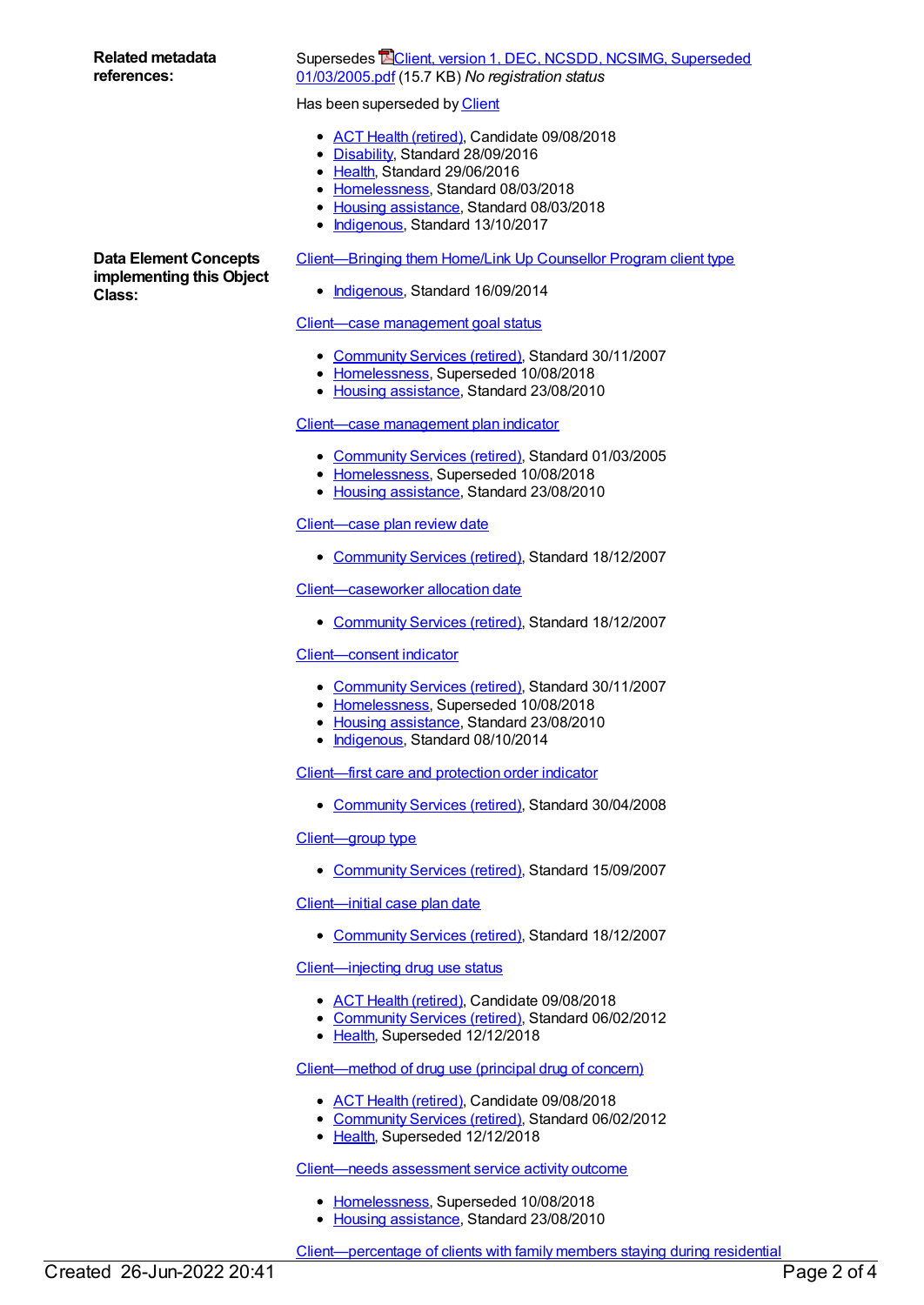#### treatment/rehabilitation

• [Indigenous](https://meteor.aihw.gov.au/RegistrationAuthority/6), Standard 16/09/2014

# [Client—reason](https://meteor.aihw.gov.au/content/350393) case management plan does not exist

- [Community](https://meteor.aihw.gov.au/RegistrationAuthority/1) Services (retired), Standard 15/09/2007
- [Homelessness](https://meteor.aihw.gov.au/RegistrationAuthority/14), Superseded 10/08/2018
- Housing [assistance](https://meteor.aihw.gov.au/RegistrationAuthority/11), Standard 23/08/2010

#### [Client—reason](https://meteor.aihw.gov.au/content/509835) support plan does not exist

- [Community](https://meteor.aihw.gov.au/RegistrationAuthority/1) Services (retired), Standard 10/04/2013
- [Disability](https://meteor.aihw.gov.au/RegistrationAuthority/16), Standard 13/08/2015

# [Client—referral](https://meteor.aihw.gov.au/content/508639) arranged

- [Homelessness](https://meteor.aihw.gov.au/RegistrationAuthority/14), Standard 01/05/2013
- Housing [assistance](https://meteor.aihw.gov.au/RegistrationAuthority/11), Standard 01/05/2013

#### [Client—service](https://meteor.aihw.gov.au/content/406073) activity type

- [Homelessness](https://meteor.aihw.gov.au/RegistrationAuthority/14), Standard 23/08/2010
- Housing [assistance](https://meteor.aihw.gov.au/RegistrationAuthority/11), Standard 23/08/2010

# [Client—service](https://meteor.aihw.gov.au/content/348868) activity type needed

- [Community](https://meteor.aihw.gov.au/RegistrationAuthority/1) Services (retired), Standard 15/09/2007
- [Homelessness](https://meteor.aihw.gov.au/RegistrationAuthority/14), Superseded 10/08/2018
- Housing [assistance](https://meteor.aihw.gov.au/RegistrationAuthority/11), Standard 01/05/2013

#### [Client—service](https://meteor.aihw.gov.au/content/352287) activity type provided

- [Community](https://meteor.aihw.gov.au/RegistrationAuthority/1) Services (retired), Standard 15/09/2007
- [Homelessness](https://meteor.aihw.gov.au/RegistrationAuthority/14), Superseded 10/08/2018
- Housing [assistance](https://meteor.aihw.gov.au/RegistrationAuthority/11), Standard 01/05/2013

# [Client—service](https://meteor.aihw.gov.au/content/352289) activity type referral arranged

• [Community](https://meteor.aihw.gov.au/RegistrationAuthority/1) Services (retired), Standard 15/09/2007

[Client—social](https://meteor.aihw.gov.au/content/567392) and emotional wellbeing health issues indicator

• [Indigenous](https://meteor.aihw.gov.au/RegistrationAuthority/6), Standard 16/09/2014

[Client—social](https://meteor.aihw.gov.au/content/567780) and emotional wellbeing health issues type

• [Indigenous](https://meteor.aihw.gov.au/RegistrationAuthority/6), Standard 16/09/2014

[Client—support](https://meteor.aihw.gov.au/content/509818) plan achievement level

- [Community](https://meteor.aihw.gov.au/RegistrationAuthority/1) Services (retired), Standard 10/04/2013
- [Disability](https://meteor.aihw.gov.au/RegistrationAuthority/16), Standard 13/08/2015

[Client—support](https://meteor.aihw.gov.au/content/509758) plan goal achievement level

- [Community](https://meteor.aihw.gov.au/RegistrationAuthority/1) Services (retired), Standard 10/04/2013
- [Disability](https://meteor.aihw.gov.au/RegistrationAuthority/16), Standard 13/08/2015

# [Client—support](https://meteor.aihw.gov.au/content/513114) plan goal identifier

- [Community](https://meteor.aihw.gov.au/RegistrationAuthority/1) Services (retired), Standard 10/04/2013
- [Disability](https://meteor.aihw.gov.au/RegistrationAuthority/16), Standard 13/08/2015

#### [Client—support](https://meteor.aihw.gov.au/content/509760) plan goal status

- [Community](https://meteor.aihw.gov.au/RegistrationAuthority/1) Services (retired), Standard 10/04/2013
- [Disability](https://meteor.aihw.gov.au/RegistrationAuthority/16), Standard 13/08/2015

# [Client—support](https://meteor.aihw.gov.au/content/512979) plan indicator

- [Community](https://meteor.aihw.gov.au/RegistrationAuthority/1) Services (retired), Standard 10/04/2013
- [Disability](https://meteor.aihw.gov.au/RegistrationAuthority/16), Standard 13/08/2015